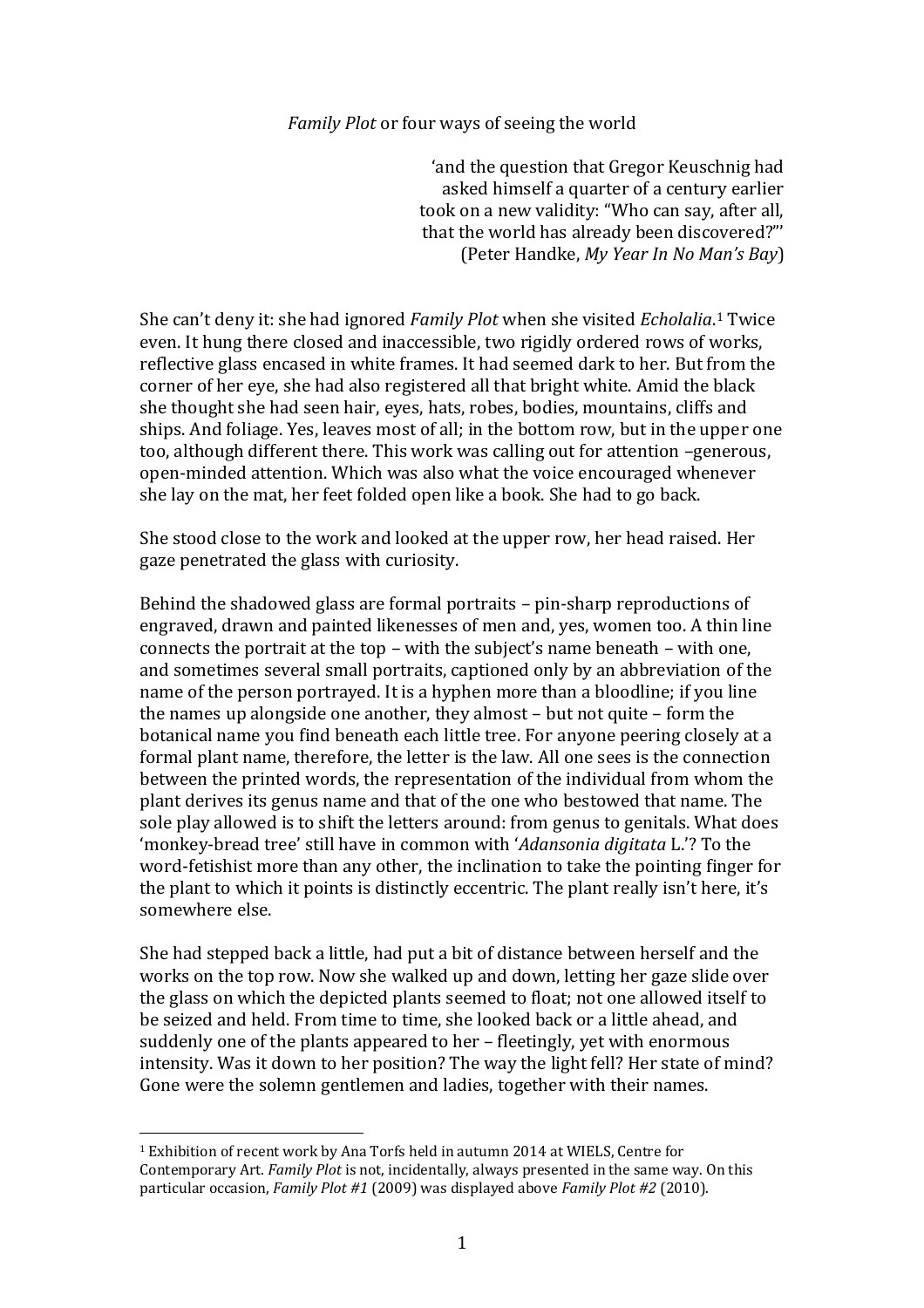The image of the plant – a black and white screen-print on glass – is located on another plane than the name that refers to it. It hovers in front, the robust white frame barely strong enough to hold the two together. It still seems to be developing; it shows the plant as fluid, flighty and highly changeable; not like itself for a moment. Its emergence and its decline fade constantly into each other. It is not some *fait accompli* or a dried-up specimen in a herbarium; always becoming; always moving. Something pulsates in that glass. It is the plant seen through the eyes of an observer who feels no need to pluck it from the flow of impressions; to capture it in an abstract and generalizing network of established notions; to seize, name, dissect or classify it. 'Intuitions without concepts are *not*  blind'2, Bergson says in a sharp rebuke to Kant. An observer like this has ceased to resemble in the slightest the monkey who reaches for the moon in the water with one paw, while clinging to a sturdy branch with the other. He has let go and knows himself caught up in that same continuous shifting as the plant.

She was back at the beginning, 'A' for Adanson. Son of the earth; no, of the world. Her gaze jumped from reproduction to speech bubble; sharply outlined entities on an ink-black surface. She knelt down – to be able to see better, to read better – and then stood up again. No need for the stool, hesitantly offered by a gallery attendant. She had to go around the world! And another, and another still: she was off again. All the way to 'W' for Welwitsch – one more son of the world.

Here too there are pictures of plants to see. Behind the glass now, below and above the images of places, animals, ritual objects, tools, buildings, ships, books, people, encounters and confrontations. They feature in their entirety, but also divided – their different parts often blown up and in cross-section. They are also spoken of in the speech bubbles, where they are collected, identified, described, classified, named, stored, sold, cultivated, used and eaten. They are an object of study; a medicine, an intoxicant or a foodstuff. Purely a specimen of their species; a crop. The flora here no longer belongs to the earth but to a world. And no: this doesn't turn about its own axis, but about a human being – mostly a man; Michel Adanson, Joseph Banks, and many more besides. What do the texts and their illustrations teach us about this human species? That it forms a hierarchically ordered whole, whose members exist in great mutual dependence. It never rests; it is and it sets in motion: people, things, ideas and knowledge. It knows the lust to act and the desire to own. It seizes, stores up, takes away. In ships, chests and cabinets, but also in books, maps, prints and pictures. Reality rendered containable and ready for transport. That's how it was, but the supports here have relinquished their solidity. The words combined in the speech bubbles no longer belong to anyone. Maps, prints and title pages have been cut from the reference books, travel journals and atlases that contained them, the explanatory captions frequently omitted or hard to make out. Negative printing has drained them of their colours, obviously, but also of their distinguishing features. They have ceased to make physically and tangibly present what is elsewhere.<sup>3</sup> No longer burdened by the task of unambiguously referring to something, they show themselves as brilliant images in the dark. Shades and voices; together a

<sup>2</sup> Found in Jan Bors *Op de grens van het denken. De filosofie van het onzegbare*.

<sup>3</sup> Realized thanks to John Berger's *Ways of Seeing*.